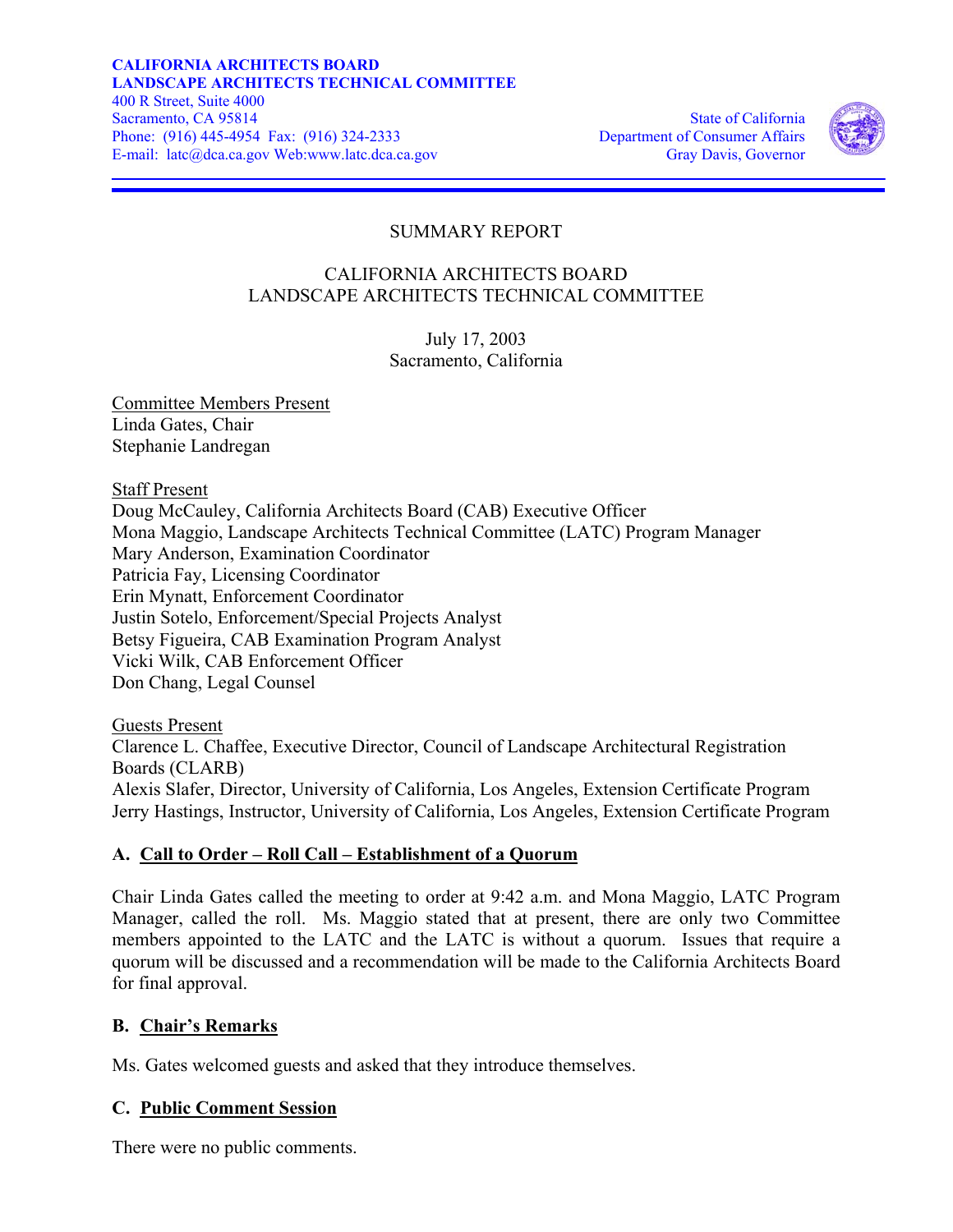### **D. Approve the March 27, 2003 LATC Summary Report**

LATC members unanimously accepted the March 27, 2003 LATC Summary Report.

#### **E. Program Manager's Report**

 impacting the LATC. She specifically reviewed some of the measures that the Governor's Ms. Maggio presented an overview of the LATC's budget and how the State budget deficit is Office requested that all boards, bureaus, and divisions implement. She added that in order to identify where spending cuts could be made, she identified the LATC's core responsibilities as timely investigation and resolution of consumer complaints, assuring proper licensure of landscape architects, and administering an examination designed to test for minimum competency.

Doug McCauley provided an update to the LATC on the progress of the judgement/settlement reporting.

#### **F. Discuss and Possibly Take Action Regarding the August 11, 2003 Beta Computer Administration of the Landscape Architectural Registration Examination (LARE) and Proposed Future Examination Administration Methodologies**

Clarence Chaffee, Executive Director of CLARB made a presentation to the LATC regarding the upcoming beta computer administration of the LARE, and how it might impact the LATC and its licensing process. Mr. Chaffee stated that CLARB's strategic plan directed CLARB to transition to a computer-administered exam once it was feasible to do so. CLARB plans to use the results from the beta examination to validate the proposed change to using a computer-administered examination for the multiple-choice sections of the LARE. Mr. Chaffee stated that approximately 50% of graduates from landscape architectural programs never continue the path to licensure. CLARB believes that education, work experience and the examination are all required components for an individual to become licensed, however, requiring graduates to obtain practice experience before beginning the examination process is creating a disparity in the number of graduates from landscape architectural programs and those who seek licensure. Mr. Chaffee added that Section A- Legal and Administrative Aspects of Practice and Section B-Analytical Aspects of Practice are "knowledge based" versus "practice based" therefore recent graduates would most likely perform better on these sections immediately after graduation. Whereas candidates would most likely need practical experience to pass the graphic sections of the exam. Mr. Chaffee stated that by allowing a candidate to begin the examination process upon graduation would capture the candidate's interest to complete the examination process and the path to licensure.

Another benefit of the computer-administered examination is that results (examination scores) will be available to candidates in approximately two weeks after the examination instead of the 80 days that is the current processing time. Mr. Chaffee also shared that the results of the beta administration would be available and presented to the general membership at the CLARB Annual Meeting in September.

The LATC reiterated some of the concerns surrounding California's ability to participate in the beta computer administration. The LATC stated that it will take a "wait and see" approach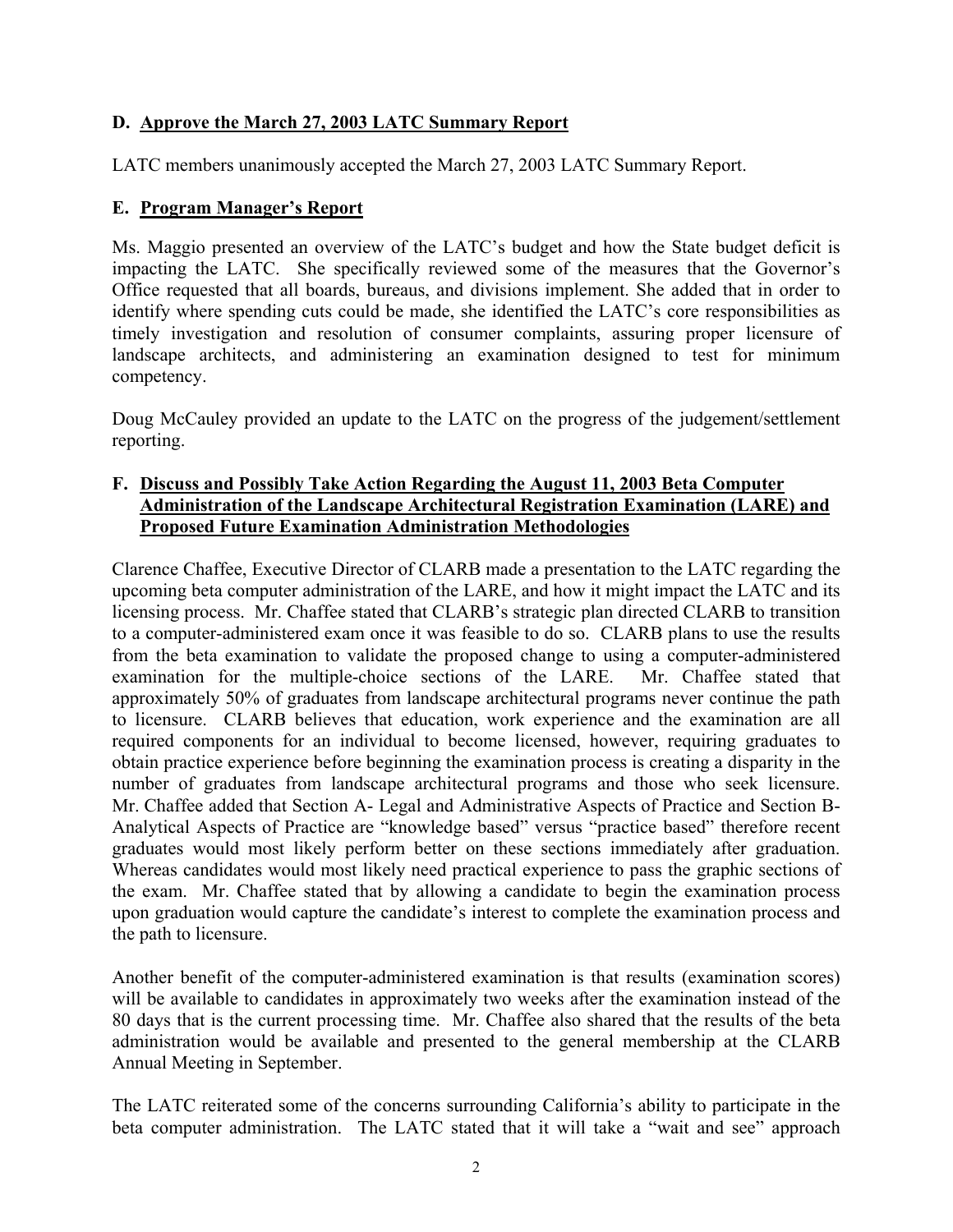before making any decision as to whether or not it should consider changing the requirements to sit for the examination until the results and additional discussion at the Annual Meeting.

#### **G. Review and Give Preliminary Approval of Recommendation to Amend Business and Professions Code Section 5651, Examination of Applicants and Title 16, Division 26, California Code of Regulations (CCR) Sections 2615, Form of Examinations, 2624, License Renewal Three Years After Expiration**

Justin Sotelo presented the proposed amendments to Business and Professions Code (BPC) section 5651 and California Code of Regulations (CCR) sections 2615 and 2624 and the proposed adoption of the CCR 2624.1.

He explained that the proposed amendment to CCR section 2615 was nonsubstantive, substituting the words "U.S. jurisdiction, Canadian province, or Puerto Rico" for "state" and "state licensing authority" to add further clarification to the regulation.

### ♦ **The LATC members moved to recommend the proposed CCR section 2615 amendment to the Board for approval.**

Mr. Sotelo also explained that CCR section 2624 was originally adopted in June 2001 to establish the re-licensure policy for individuals whose licenses had been expired for more than three years, but less than five years; these individuals could be given the opportunity to establish to the LATC that they are qualified to practice without retaking the licensing examination. Individuals whose licenses had been expired for more than five years would be required to apply for and pass all sections of the current licensing examination to be eligible for a new license. He stated that the regulation was misleading in that it did not appropriately reference BPC section 5680.2; and the reference was not consistent with the regulation's intent. Staff had therefore drafted amended language, with legal counsel's assistance, to better align the regulation with the referenced statute.

Mr. Sotelo explained the reason for the proposed adoption of CCR 2624.1 was to create two separate regulations: 1) one that dealt specifically with re-licensure requirements (CCR 2624); and 2) one that listed requirements for individuals whose licenses had been expired for more than five years (CCR 2624.1).

The LATC discussed the possibility of having more discretion over the re-licensure requirements and recommended that the proposed amendment to CCR section 2624 and the proposed adoption of CCR section 2624.1 be tabled. Staff was directed to provide re-licensure candidate statistics at the next meeting so that the regulatory proposals could be reconsidered.

Mr. Sotelo explained that the proposed amendments to BPC section 5651 did the following: 1) clarified the written examination waiver for reciprocity candidates by adding that applicants currently licensed by a U.S. jurisdiction, Canadian province, or Puerto Rico would qualify for the waiver; and 2) deleted the CLARB certification and proof of job experience waiver option (as CLARB certification requirements could change which could potentially be in conflict with the written examination waiver).

Upon review of the proposed amendment to BCP section 5651, there were questions regarding CLARB certification requirements. Therefore, the LATC recommended that this proposal also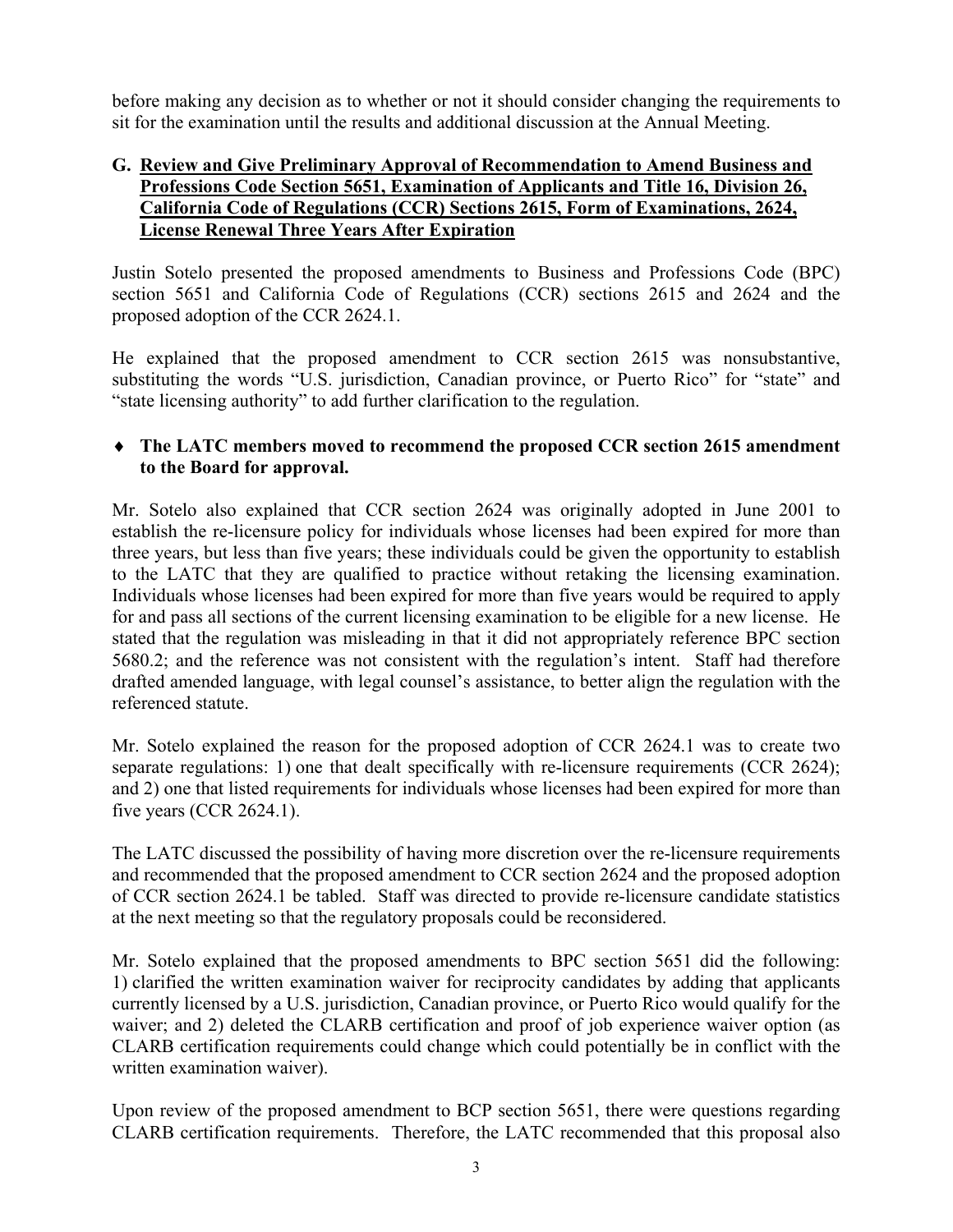be tabled and directed staff to provide additional information at the next meeting so that the proposal could be reconsidered.

#### **H. Review and Give Preliminary Approval of Proposed Regulations to Amend Title 16, Division 26, CCR Section 2608, Complaint Information System**

LATC members unanimously accepted the proposed regulations to amend Title 16, Division 26, CCR section 2608, Complaint Information System and recommended the proposed language and supporting documents be forwarded to the Board for its review and preliminary approval at its next meeting scheduled for August 7, 2003.

#### ♦ **The LATC members moved to recommend the proposed amendment to CCR section 2608 to the Board for approval.**

#### **I. Review of Licensee Survey Data**

Staff mailed the licensee survey to more than 3,000 licensees and received a 46% response rate. Erin Mynatt presented a summary of the results of the Licensee Survey conducted in April 2003. Ms. Mynatt shared that staff also used this opportunity to recruit individual volunteers to help serve the LATC in various capacities, and again the response was very good. Ms. Mynatt asked the LATC for direction as to what they would like done with the data at this point.

The LATC shared that they were very pleased with the survey and the response rate. They did suggest that staff categorize the comments to make it a little clearer to see patterns, and to make sure we follow up with those that volunteered as soon as possible to sustain interest.

The LATC had previously discussed the desire to conduct a Task Analysis as a follow up of this initial survey, and the LATC again stated their interest in doing so. Mr. Chaffee suggested that the LATC should consider working with CLARB as they conduct their Task Analysis in 2004. The LATC agreed that it would be the best use of resources to partner with CLARB and collaborate on the Task Analysis.

# **J. Review and Approve Newsletter Editorial Calendar**

Ms. Mynatt presented a proposed newsletter editorial calendar for the LATC to approve. She shared that staff identified areas of interest based on licensee input in the survey, as well as past discussions at strategic planning sessions that would be featured as "spotlight issues" in the newsletter. Staff also presented a proposed distribution and features cycle. Ms. Mynatt asked the LATC if they had any additions or changes. Ms. Gates shared that she thought it might be beneficial to our licensees to include an update on the California Architects Board's activities. Also Mr. Chaffee shared that the LATC has access to all the articles that CLARB uses for their own newsletter. Ms. Landregan suggested another area of interest to the licensees might be brown fields (abandoned industrial fields) and suggested staff contact the Department of Toxic Substance Control for assistance. Again Ms. Gates echoed the importance of following up with those licensees that volunteered to assist with the newsletter and ask for them to submit papers and ideas for articles as soon as possible. The LATC complemented staff on putting together the editorial calendar and approved it to use for future newsletter planning.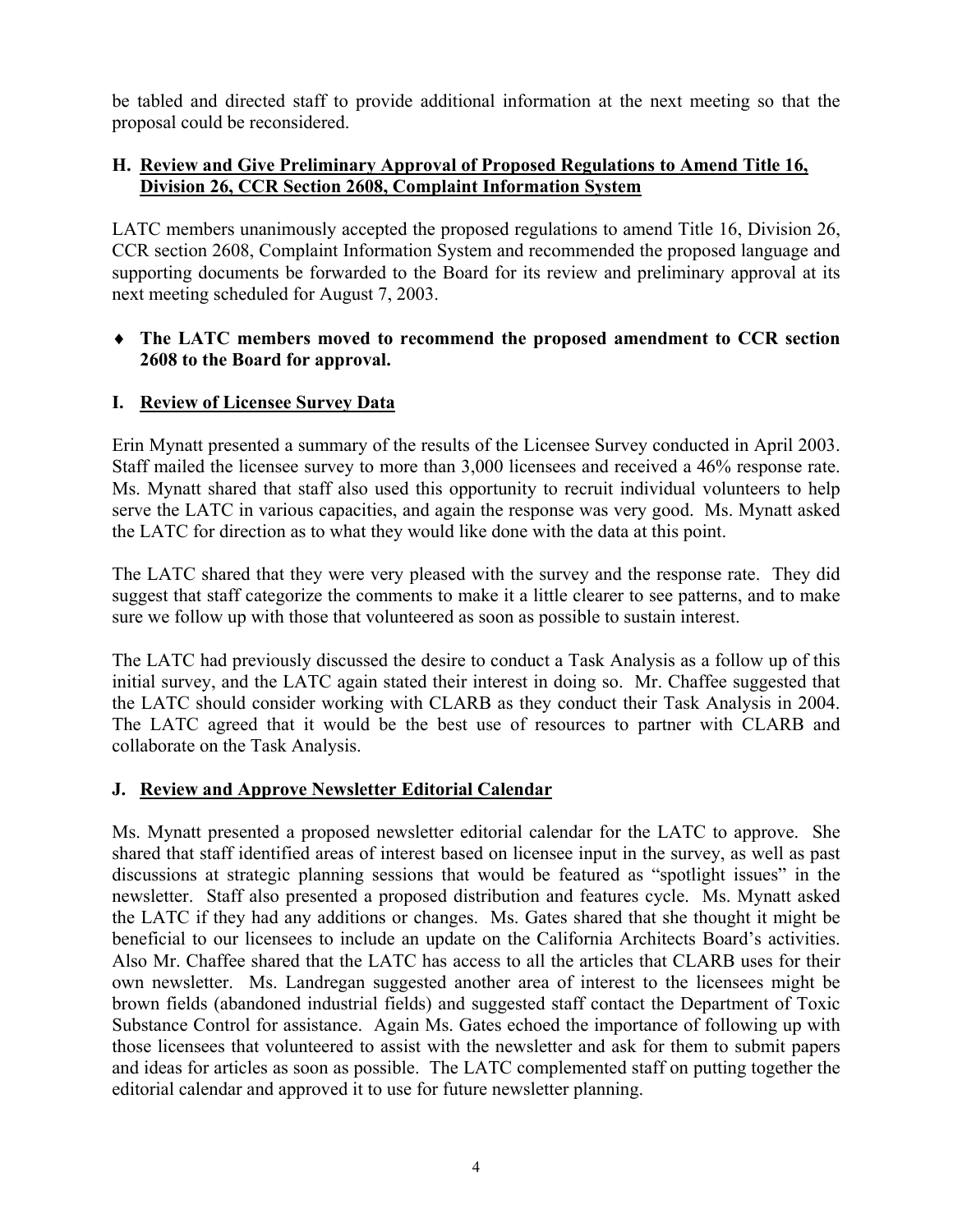#### **K. Review and Approve Frequently Asked Questions Guide to the Landscape Architects Practice Act**

Ms. Mynatt presented the final draft of the "Frequently Asked Questions" (FAQ) guide to the Landscape Architects Practice Act and asked the LATC for approval to post it on the Web site. The LATC thanked staff for their hard work on the FAQ's and agreed that it was ready to be posted on the Web site.

#### **L. Review and Approve Request for Re-Licensure**

The LATC reviewed a request for re-licensure from Diana Bergen, former license number LA 1996. Ms. Landregan reported that Ms. Bergen was originally licensed in California in February 1981 and her license expired in July 1992.

Ms. Landregan reported that the work samples submitted by Ms. Bergen did not demonstrate current knowledge and minimal competency in all areas for entry-level practice and coupled with the length of time that had elapsed, recommended that she not be granted a waiver and be required to take and pass the entire LARE examination.

♦ **The LATC members moved to deny Ms. Bergen's request for waiver of the Landscape Architect Registration Examination.** 

#### **M. Report on California Council of the American Society of Landscape Architects Conference Calls**

Dennis Otsuji was not present. Ms. Landregan reported that the California Council of the American Society of Landscape Architects (CC/ASLA) would hold its second Annual State Conference in late March 2004 in Sacramento. She suggested holding a LATC meeting in conjunction with the conference.

#### **N. Enforcement Program Report**

Ms. Mynatt presented an overview of the actions of the Enforcement Program since the March 27, 2003 meeting. She provided a summary of Citation 2001-02 pending with the Attorney General's office and reported that staff requested the hearing be rescheduled from May 21, 2003 to a future date to allow for the expert witness to be present to testify. Ms. Mynatt added that the letters to cities regarding landscape architect title and practice act have created positive dialog between the LATC and municipalities.

#### **O. Announcement of Future Meetings**

The LATC set tentative meeting dates for October 17, 2003 at the California Polytechnic State University, San Luis Obispo; January 23, 2004 at the University of California, Berkeley; April/May 2004 at the University of California, Davis to be held in conjunction with the CC/ASLA's State Conference that will be held in Sacramento; August 27, 2004 at the University of California, Los Angeles; and a date to be announced during the week of November 15-19, 2004 at the California State Polytechnic University, Pomona.